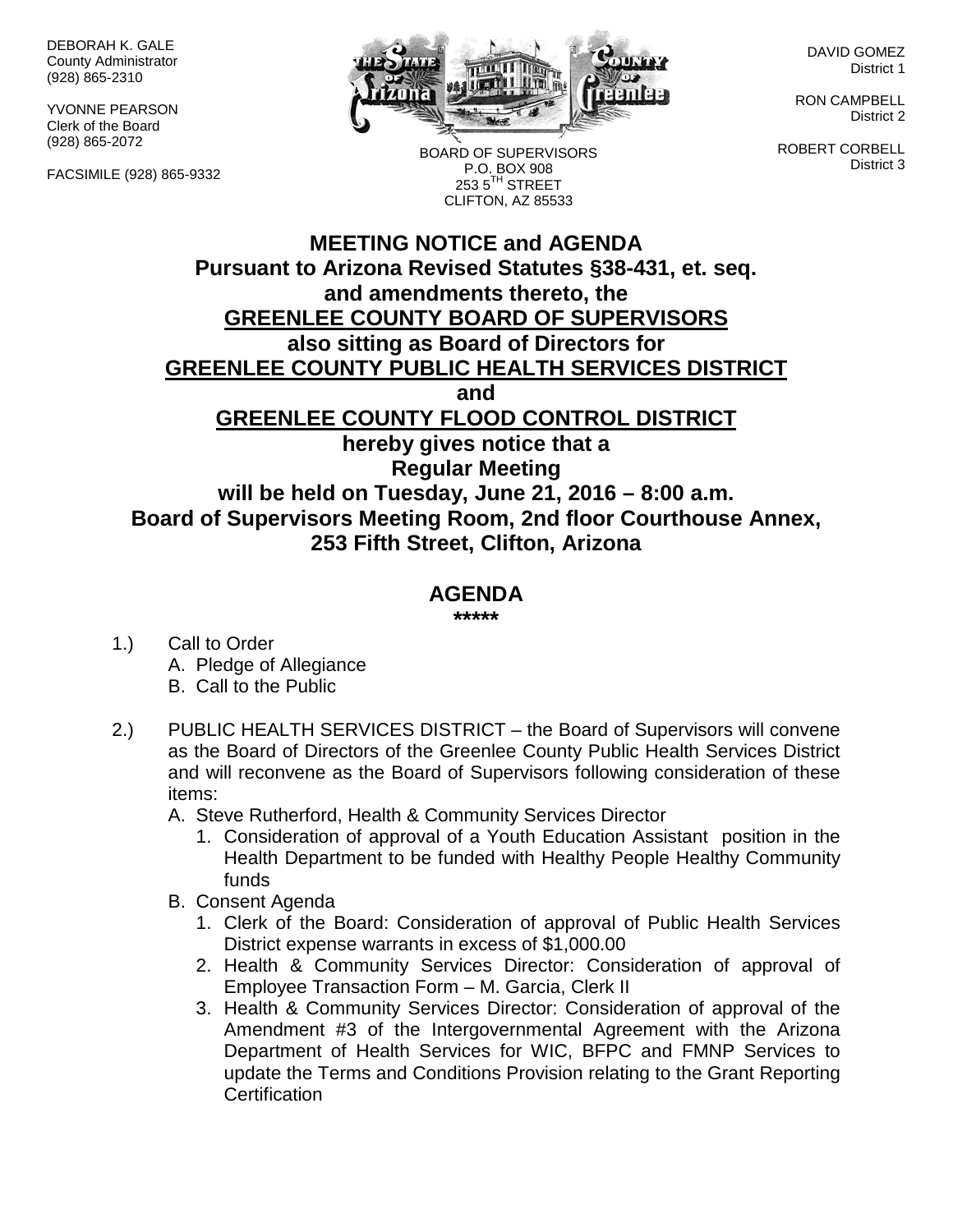- 3.) Public Hearing Planning & Zoning request of Richard Ruedas to change the zoning map of Assessor Parcel #300-90-017D, 300-90-017E, 300-90-017F in Verde Lee from RU 36 to RU 02 in Verde Lee
- 4.) Consideration of approval of the Planning & Zoning request of Richard Ruedas to change the zoning map of Assessor Parcel #300-90-017D, 300-90-017E, 300- 90-017F in Verde Lee from RU 36 to RU 02 in Verde Lee
- 5.) Ấkos Kovach, Economic Development Coordinator A. Economic Development planning update
- 6.) Consideration of adoption of Resolution 16-06-01 regulating open burning in unincorporated areas of Greenlee County during declarations of Fire Emergency
- 7.) Consideration of approval of the request by Freeport McMoRan Morenci Operations for a public display of fireworks for the  $4<sup>th</sup>$  of July Celebration which will be under the direction of the Morenci Fire Association
- 8.) Yvonne Pearson, Elections Director
	- A. Consideration of cancellation of Precinct Committeemen Elections pursuant to Arizona Revised Statutes §16-410 and §16-822(B)
	- B. Consideration of appointment of Democratic Precinct Committeemen pursuant to Arizona Revised Statutes §16-410 and §16-822(B): Precinct #3- Clifton 1 – John Akeson, Susan Breen, Marilyn Dooley, Walter Mares; Precinct #4-Clifton 2 – Linda Durr, David Hiatt, Shirley Randall, Richard Ward; Precinct #7-York/Sheldon – Tom Powers
- 9.) Discussion/Action regarding the Arizona/New Mexico Coalition of Counties Joint Powers Agreement and Bylaws
- 10.) Discussion/Action regarding the Franchise for the Loma Linda Water Company
- 11.) Kay Gale, County Administrator A. County & State budget and legislative issues B. Calendar of Events
- 12.) Consent Agenda
	- A. Clerk of the Board: Consideration of approval of minutes to previous meetings: 05/20/2016; 06/07/2016
	- B. Clerk of the Board: Consideration of approval of expense warrants in excess of the \$1,000.00 – Voucher 1102; 1103; 1104